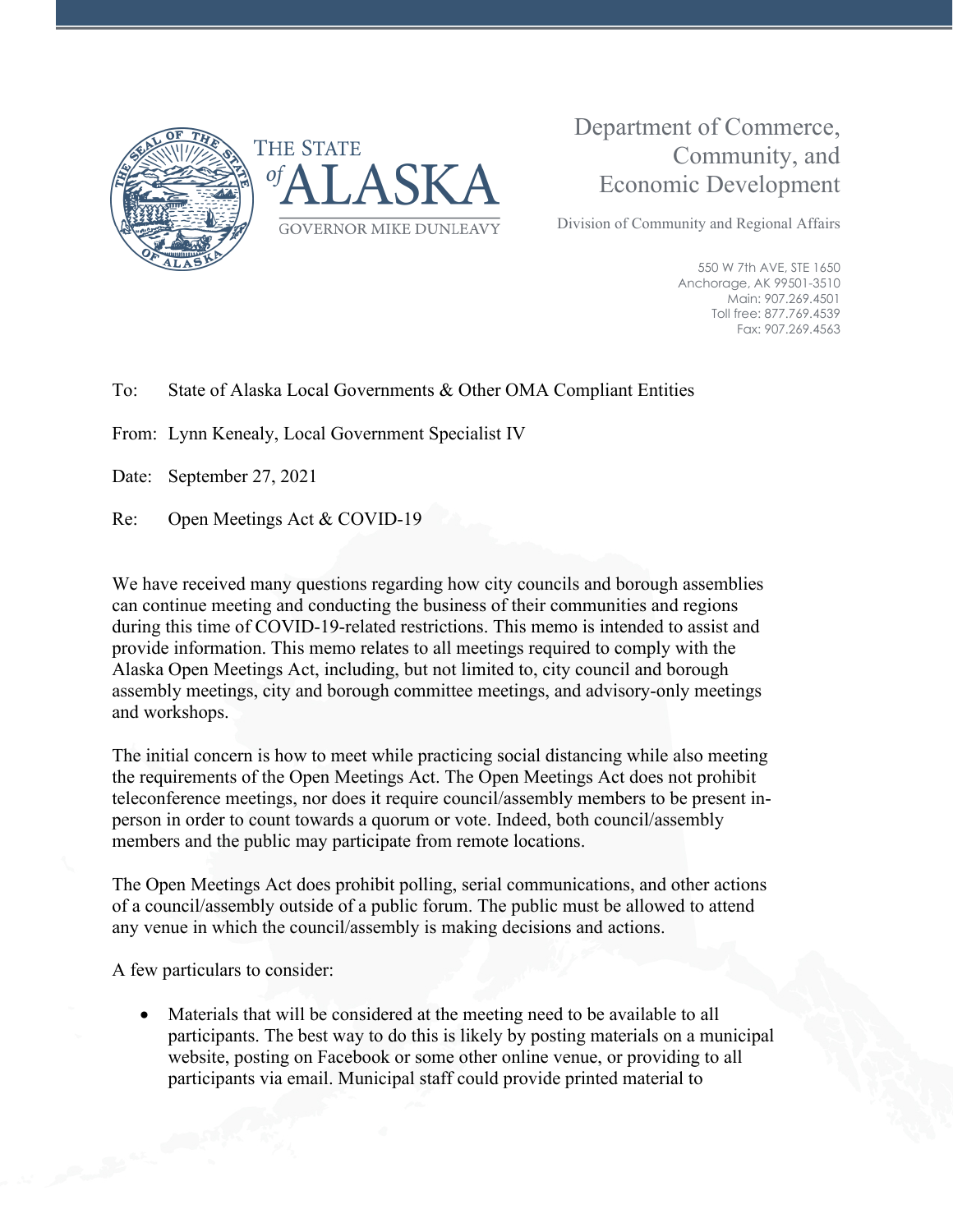council/assembly members, though this may be substantially more complicated depending on the community, and ensuring social distancing is vital.

- Votes at teleconference meetings must be taken by roll call to ensure all participants understand who has voted and how on each item.
- If a municipality typically records meetings, a means of recording teleconference meetings will need to be established, whether the regular recording device is used and the call is routed through speakerphone, or some other means of electronic recording is established through a cell phone or computer.
- Public notice must include sufficient information for the public to call in as well. While the Open Meetings Act does not require public participation, Alaska Statute 29.20.020 requires an opportunity for the public to be heard at regular and special meetings – though not at advisory-only meetings. Options such as allowing the public to provide comments via email which the clerk or other staff or council member read out loud during the meeting should be considered. The public can also provide public comment telephonically.
- It will be more important than ever that the presiding officer enforce rules of procedure such as: only one person speaking at a time, and only upon being addressed by the presiding officer; and naming each speaker explicitly so that all participants understand who is speaking at all times.
- Some municipalities have written a requirement into their charter or code that council/assembly members must be physically present in order to count toward a quorum or vote. A non-code ordinance (or emergency ordinance if necessary) may be passed in order to temporarily suspend such rules. DCRA is currently drafting a sample ordinance which can be provided upon request. This ordinance will need to be amended significantly to ensure it is congruent with each individual community.
- Consult your code for any other conflicts regarding the utilization of telephonic and remote meetings during this time. Many conflicts may be resolved with a temporary non-code ordinance or emergency ordinance. Municipal staff and attorneys, State of Alaska Division of Community and Regional Affairs (DCRA) Local Government Specialists (LGS), and the Alaska Municipal League (AML) can help.
- It is not advised to conduct executive sessions telephonically, as there is no way to ensure who else is on the line. If a telephonic executive session is absolutely necessary, please contact your attorney, AML, or your Local Government Specialist to discuss further.